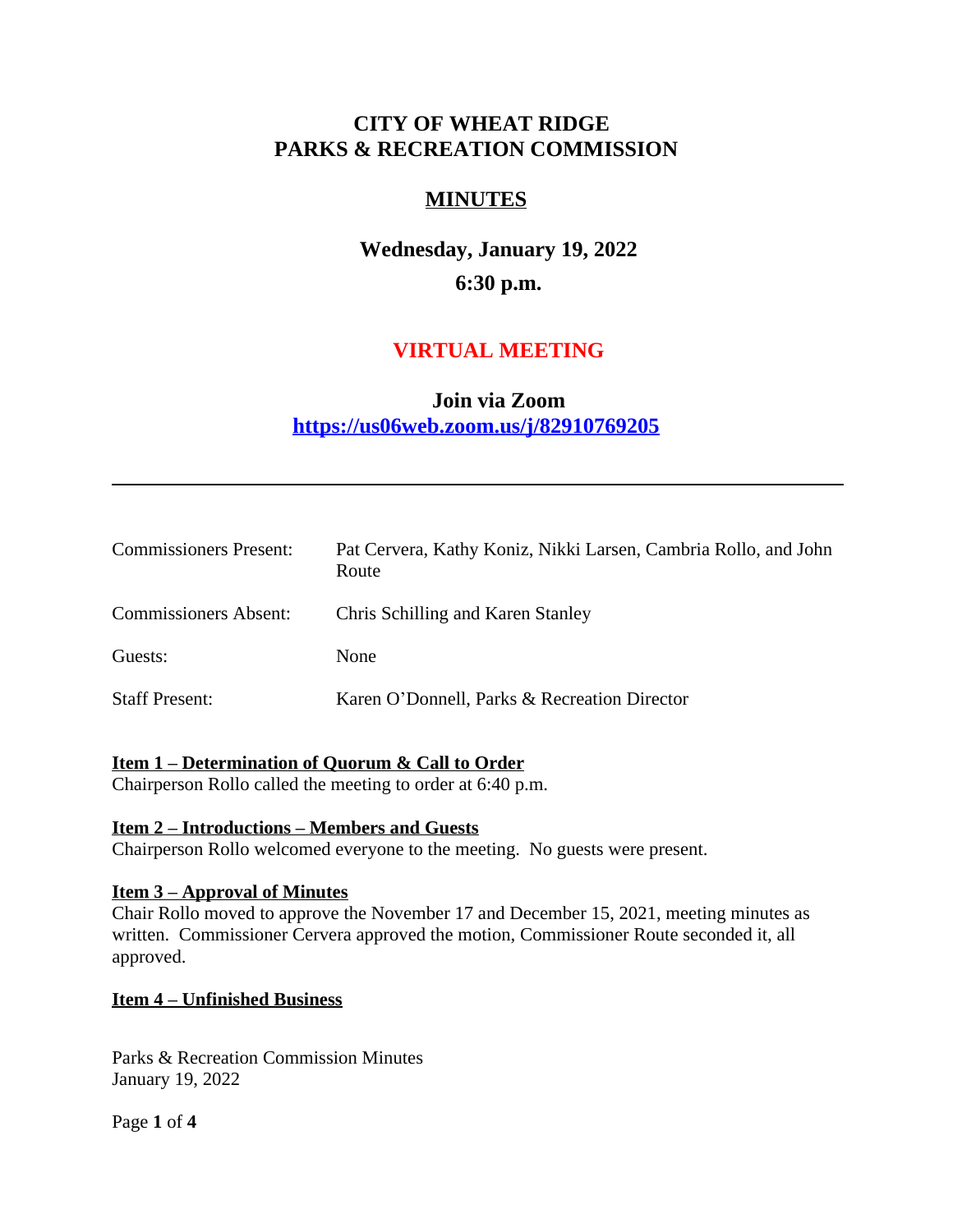Chair Rollo stated that Commissioner Larsen will be stepping down from the committee when her term is up in March 2022. Commissioner Larsen stated that she is going to focus her time getting involved with the Sustainable Neighborhood Group.

### **Update on Municipal Code Amendment Process**

Director O'Donnell reported that City Manager, Patrick Goff, suggested to discuss this item at a City Council study session so they are aware of the proposed changes. After that, it would have to be presented at a City Council regular meeting for them to take formal action. It would also be open for public comment, so the process would probably take two meetings to approve. Commissioners are welcomed to attend the meetings.

#### **Strategic Plan Review Continued**

Chair Rollo asked if everyone had reviewed the plan and if there were any comments regarding the 2020 Strategic Plan Progress document.

Director O'Donnell stated the plan would be reviewed again for updates in early 2022. One of the items listed was the promotion of the completion of the Anderson Building. Director O'Donnell mentioned that before COVID, the facility (aside from the outdoor pool) wasn't being utilized as much as it could be. They are brainstorming different options on what else they could do there at that facility. They did move the Pilates Reformers over to that building since it is a popular class and in making sure that space is utilized. They have been able to reuse the space at the Recreation Center for that class on a regular basis. There was a discussion to have youth and family outings in the gymnasium to show movies as an idea to reuse the space.

Commissioner Cervera asked if the gymnasium was being used for indoor pickle ball. Director O'Donnell stated that she was uncertain and perhaps the dimensions aren't correct for that but would check since it is smaller than their other gym. They get quite a bit of basketball use in the wintertime and with the boy scout groups renting out that space.

Chair Rollo inquired about the collaboration with Wilmore Davis Elementary students regarding a nature playground project, as mentioned in the plan. There are comments in the progress document indicating that ideas from the WD students will be incorporated, and the nature player is now open to the public. Additional funding is required to complete the vision of the project.

Commissioner Cervera asked about any updates for Prospect Park and the Green at 38<sup>th</sup>.

#### **Item 5 – New Business Upcoming City Council Meeting - Parks and Recreation Items** There were no upcoming Council items specific to Parks & Recreation for the agenda.

## **Item 6 – Staff Updates Prospect Park Update**

Parks & Recreation Commission Minutes January 19, 2022

Page **2** of **4**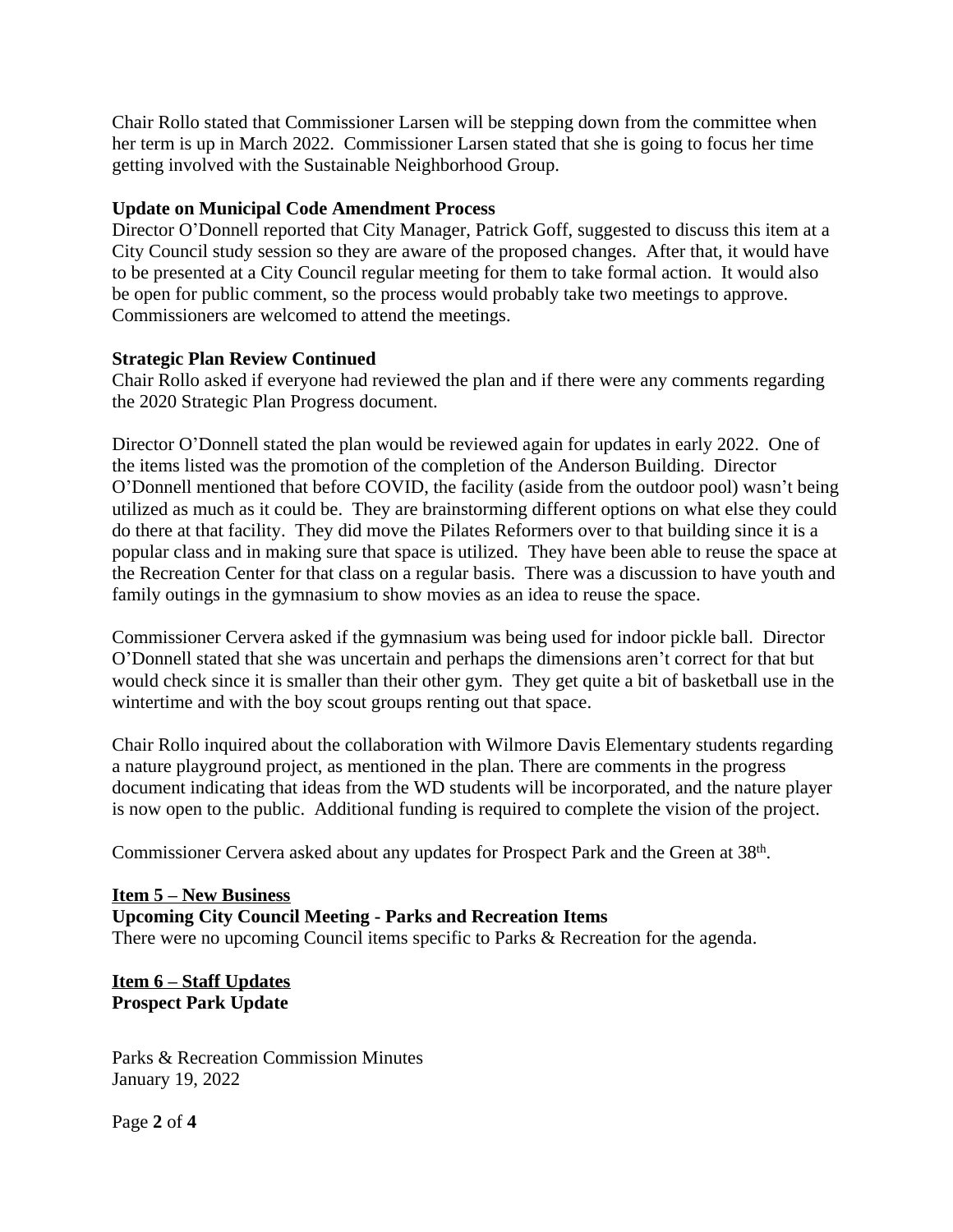Director O'Donnell explained they have had several weather delays at Prospect Park so it may be difficult to reopen the entrance on March 1. She emphasized that they to be careful not to track dirt and mud onto 44<sup>th</sup> because it could create issues with the stormwater. Also, the shelter was removed quite a while ago. Much of the equipment has already been ordered and it's on schedule. As soon as the weather is suitable, they will begin work on the pickle ball courts.

### **Fitness Court Update**

Director O'Donnell stated the Fitness Court will be installed at Panorama Park in the coming months. Commissioner Larsen shared a post from a user that lost weight working out at that park. Director O'Donnell stated that it would be great to share stories like this one at their grand opening. All the equipment has been delivered and it is being stored at Public Works. They are planning for April to do the concrete portion and the installation should only take a week. They are also planning on the grand opening around July 1<sup>st,</sup> but that date has not been confirmed as of yet.

### **Colorado Parks & Recreation Association Awards**

Director O'Donnell stated the Colorado Parks and Recreation Association gives out awards annually. They had an award ceremony in December which was nice to finally do it in person. They awarded Beth June, their Recreation Coordinator who oversees their youth programs and therapeutic recreation with a President's Award. She is super creative and glad that she was recognized by the current President. Also, the Community Champion Award can go to any individual or organization that is truly a champion for Parks and Recreation in the community. It is a statewide award and Localworks won the award. This is an example of their collaboration with our department to provide great events and social opportunities.

#### **Horticulture Positions**

Director O'Donnell stated that they have two Horticulture Assistant positions opening up online by the end of this week.

#### **Item 7 – Future Agenda Items**

- 2022 Goals and Objectives Planning
- Prospect Lake Water Quality
- Vape Pen Exchange

## **Item 8 – Commissioner Comments**

Commissioner Route: No comments.

Commissioner Larsen: Just about the positive feedback from the Panorama Park user that I mentioned earlier, miss getting out to the parks.

Commissioner Cervera: Would like an update on the disc golf course. Director O'Donnell stated there are no updates on that, but it did come up in one of their staff meetings regarding the feedback received from the "Let's Talk Program" for that neighborhood. Jeff and Ashley are

Parks & Recreation Commission Minutes January 19, 2022

Page **3** of **4**